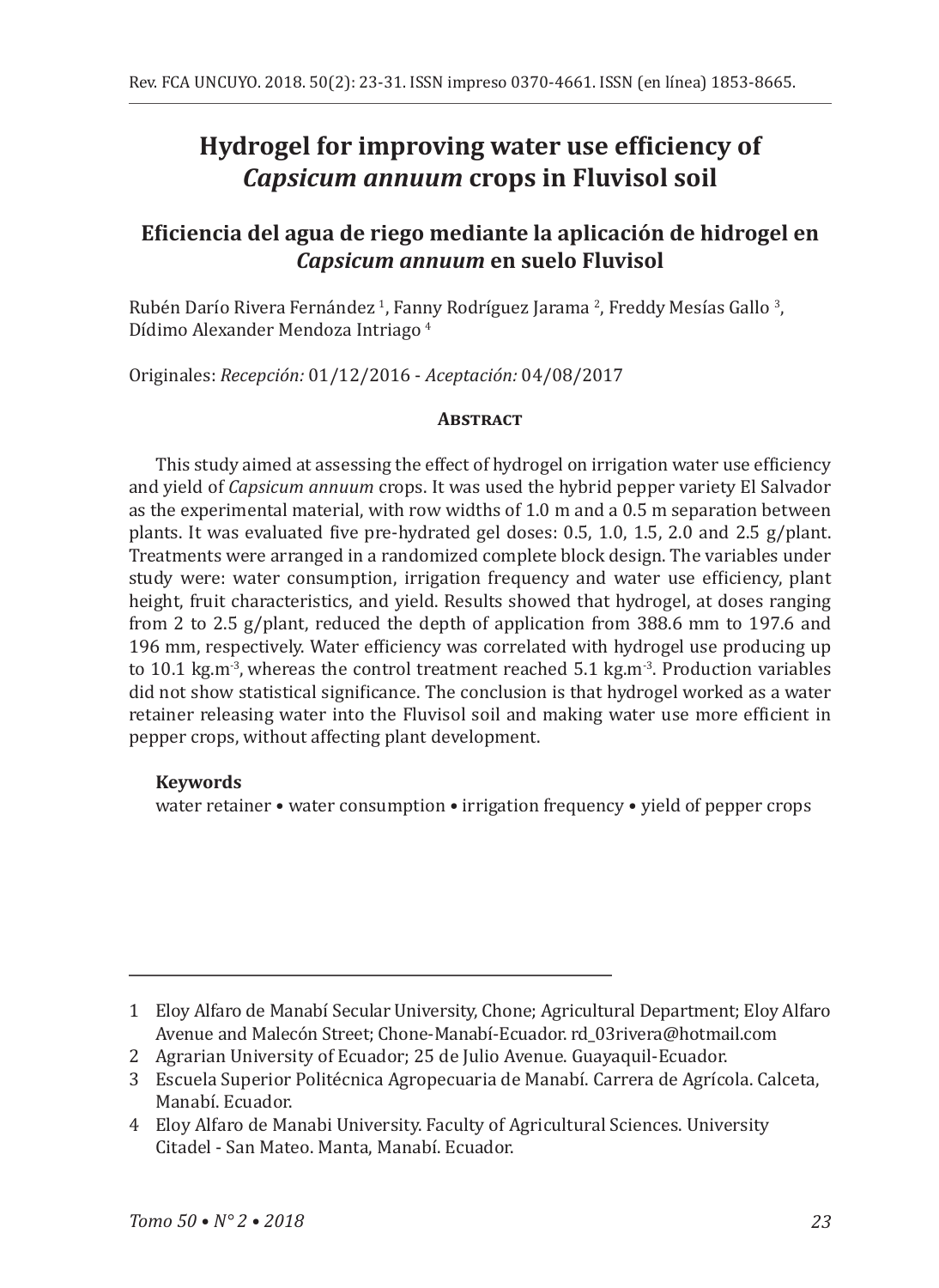#### **Resumen**

El objetivo fue evaluar la influencia de la dosis de hidrogel en la eficiencia de riego y en el rendimiento del cultivo de pimiento. Se utilizó como material experimental el híbrido Salvador el mismo que se estableció a un distanciamiento de 1,0 m entre hileras y 0,5 entre plantas. Se estudiaron cinco dosis: 0,5; 1,0; 1,5; 2,0 y 2,5 g/planta, el mismo que fue previamente hidratado. Los tratamientos se establecieron en un diseño de bloques completos al azar. Se midieron las variables relacionadas con el riego: consumo de agua, frecuencia de riego y eficiencia del uso del agua; además, la altura de planta, características del fruto y el rendimiento. Los resultados indican que la aplicación del hidrogel con una dosis entre 2 y 2,5 g/planta se obtiene una reducción de la lámina de aplicación de 388,6 mm a 197,6 y 196 mm respectivamente. La eficiencia del agua tiene relación con el hidrogel produciendo hasta 10,1 kg.m<sup>-3</sup> a diferencia del testigo que alcanzó 5,1 kg.m<sup>-3</sup>. Las variables productivas no presentaron influencia estadística. Se puede concluir que el uso de hidrogel actúa como un retenedor de agua que la libera fácilmente en un suelo Fluvisol haciendo eficiente el uso del agua en un cultivo de pimiento sin afectar su desarrollo.

#### **Palabras clave**

retención de agua • consumo de agua • frecuencia de riego • rendimiento del pimiento

#### **INTRODUCTION**

In Ecuador, there is a broad supply of water retainers or conditioners for increasing water retention in agricultural soils. However, they are generally used without a proper consideration of soil and crop types. This has perhaps limited the use of this technology among local farmers. The use of water retainers is still very sporadic despite their broad spectrum of benefits; probably due to the lack of scientific information from local research concerning its use. In the province of Manabí, and mainly in places where there is difficulty to access water, farmers use hydrogel on horticultural and perennial crops, but without considering any formal instructions on its application, dose and soil type.

Buck and Evans (2010) found that hydrogel could modify the physical properties of soils (*i.e.* apparent and real densities, pore spaces, and water retention capacity). The changes were mainly associated with hydrogel dose. The modifications also occurred after adding other soil improvers, for example peat, for this reason hydrogel is also known as a soil conditioner. Martyn and Szot (2001), after evaluating two commercially available hydrogel types, at different concentrations in soil, found variations, though without any clear trend. The same response was produced by other organic components such as peat and vermiculite. Rivera *et al*. (2015) indicate that hydrogel has an effect on the time the soil needs to dry up. On the other hand, when used in dry soil, hydrogel can moisten the soil in levels that vary depending on soil type. Arbona *et al.* (2005) reported an increase of 30% in soil moisture after using hydrogel. Authors such as Johnson and Leah (1990) and Nissen (1995) have commented on the importance of using hydrogel on forest trees, especially during the sowing period.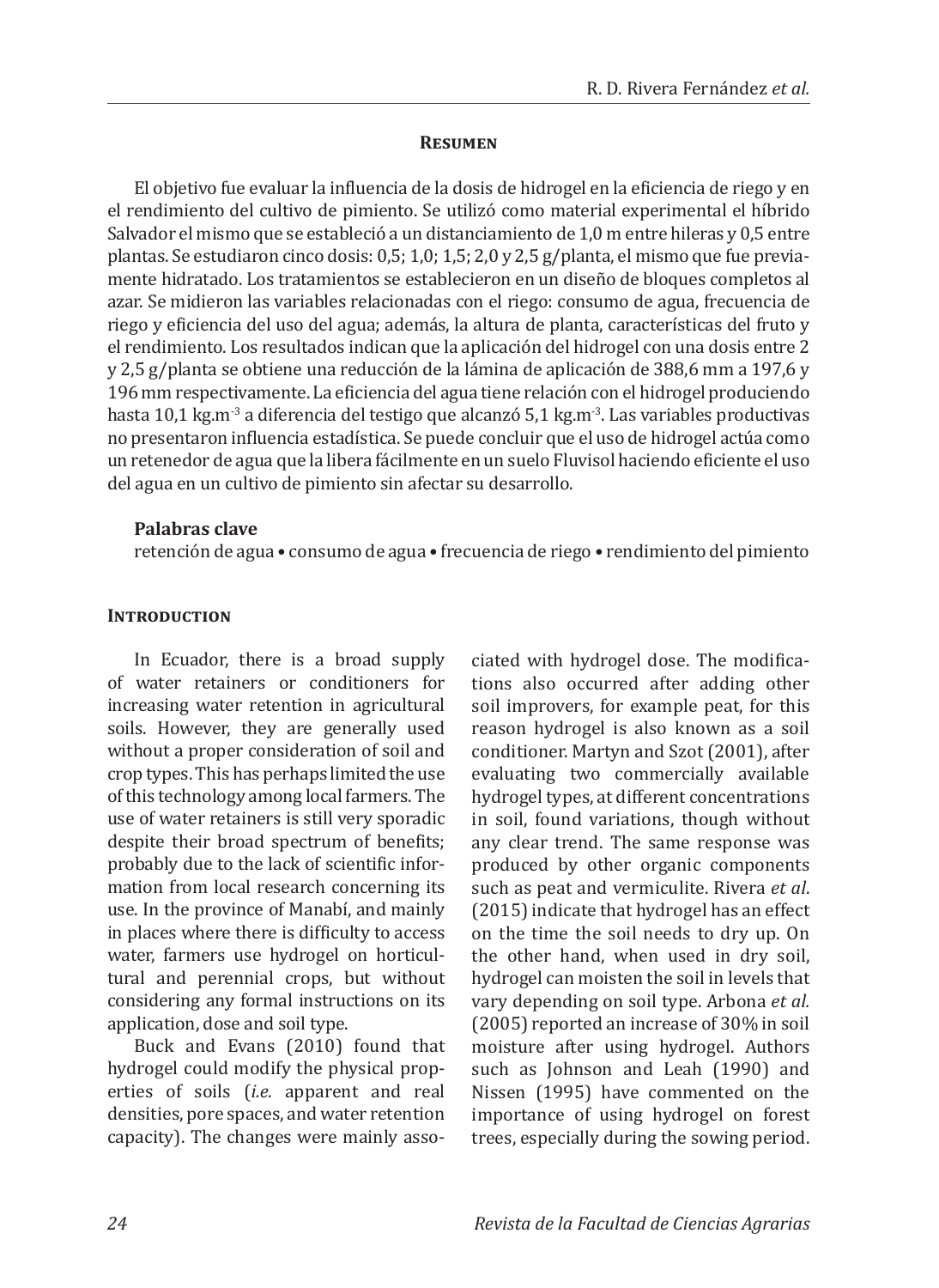When water is scarce, it results in massive loss of crops. Thus, hydrogel can be used as a solution to prevent such losses. Save *et al.* (1995) recognize that hydrogel can decrease the frequency of irrigation and reduce water lixiviation. According to Santelices (2005), in *Eucalyptus goblulus*, harvested in the spring, hydrogel contributed to the survival of plants with less access to water. On this ground, the aim was to assess the effect of hydrogel on water use efficiency of *Capsicum annuum* crops in Fluvisol soil.

## **Materials and Methods**

The study was conducted in the Carrizal river valley, in the municipality of Bolívar, Manabí, Ecuador. The valley is typically formed by Fluvisol soil as a consequence of previous floods. The area is geographically located between  $0^{\circ}$  39' 34'', South Latitude; and 80º 02' 45.07'', West Longitude; at an altitude of 16 meters above sea level.

It was evaluated 5 doses of agricultural hydrogel, comprised of 1% potassium polyacrylamide, which were added to the soil at the base of each plant. The doses were: 0.5 (T1), 1.0 (T2), 1.5 (T3), 2.0 (T4) and 2.5 (T5) g/plant, plus a control treatment consisting of a plot without hydrogel.

## **Soil characteristics**

The soil was primarily composed of Fluvisol, which is formed by sedimentation layers (5). Its corresponding texture was 70% sand, 8% silt and 22% clay. The field capacity was  $0.23 \text{ cm}^3 \text{ (H}_2\text{O})/\text{cm}^3$ (soil), with a total tension of 10 centibars and an apparent density of  $1.3 \text{ g/cm}^3$ .

## **Plant material**

The hybrid pepper variety El Salvador was used as the olant material, with row

widths of 1.0 m and a 0.5 m separation between plants. Seeds were placed in germinating trays for transplant after 21 days.

## **Experimental design**

A randomized complete block design. Was used with four replicates for each<br>treatment. Each experimental unit Each experimental consisted of a  $24 \text{ m}^2$  plot, with  $48$  plants distributed along three drip irrigation tubes of a 1.0 m separation and 32 m long. Each treatment was replicated four times.

## **Hydration**

Following the indications of Rivera *et al*. (2015), hydrogel was hydrated before being added to the soil, using 100 ml of water/g for one hour. It was then placed in the soil at a depth of 25 cm at each plant.

## **Irrigation**

The drip irrigation system consisted of an irrigation head, a filter, a pressure gauge and a valve. The drip irrigation tubes had a valve for controlling the flow for each treatment. The lateral line had a diameter of 50 mm, and the drip tubing was of 16 mm in diameter, releasing a flow of 4 L/h.

Irrigation was programmed through tensiometers, which were used for each treatment. First, data on tension and soil moisture were collected, and then the values were adjusted to fit the equation by Van Genuchten (1980).

$$
\theta = \theta r + \left(\frac{\theta s - \theta r}{\left[1 + (\alpha h) \wedge n\right] \wedge 1/n - 1}\right)
$$

where:

 $\theta$  = moisture content (at a specific tension) θr = residual moisture content θs = saturation moisture content h = soil tension

 $\alpha$  = optimized parameter

n = optimized parameter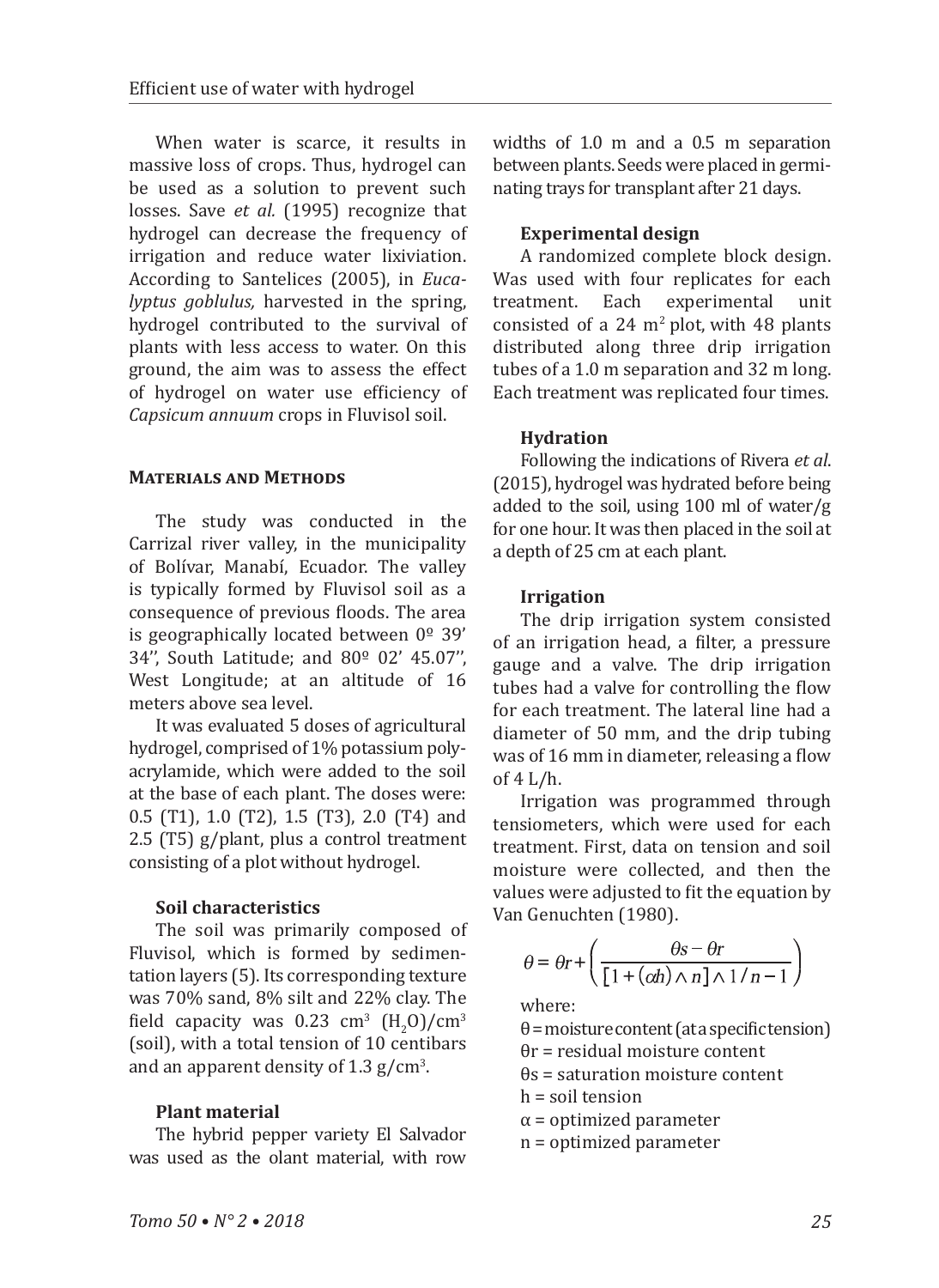Field capacity (FC) was 10 centibars. Irrigation time was programmed at 20 centibars or above. After data collection, it was used the replacement depth equation as follows:

Lb=(CC-HA)xdaxDxFai

where: Lb = raw sheet replacement  $CC = field capacity$ HA = moisture content during irrigation da = apparent soil density  $D =$  soil stratum depth Fai = adaptation factor

After calculating the depth of irrigation, it was calculated the irrigation time using the following equation:

Tr= raw volume/dripping flow rate

## **Analyzed parameters Variables related to irrigation**

It was considered water consumption (mm), taken from the sum of the irrigation depths used for each irrigation; the frequency, as the interval of days between irrigations; and the total number of irrigations. Water efficiency was obtained from the relationship between consumption in m<sup>3</sup> and kilograms of pepper produced.

## **Plant height**

 The height (cm) was measured from the base of the plant up to the terminal apex during days 7, 14, 21, 40, 60, 80 and 100 after transplant, using a measuring tape.

## **Fruit characteristics**

Among these variables, was considered: length, weight and diameter. Length and diameter were measured in centimeters using a Vernier caliper. Fruit weight was measured in grams using an analytical laboratory scale.

#### **Yield**

As the sum of total harvest weight per unit of area, expressed as t/ha. The total number of fruits per plant was obtained from the sum of the fruits produced from the harvest divided by the number of plants.

#### **Statistical Analysis**

Using irrigation variable data, was created average frequency tables showing total water consumption for each treatment. The other variables were evaluated through analysis of variance and the Tukey test at the 5% level of probability.

#### **Results and Discussion**

Data regarding irrigation variables are presented in table 1 (page 27). Treatments showed big numerical differences mainly in water consumption. The differences were more notorious in T4 and T5, with values reaching total consumption of 197.6 y 196 mm, respectively.

The control treatment (without hydrogel) reached a consumption of 388.6 mm, showing that it was possible to save up to 40% water. With this respect, Agaba *et al.* (2011) found that hydrogel, at 0.4%, reduced at least half the water consumption of the control treatment in a sandy soil. In contrast to Montesano *et al.* (2015), who found that the application of hydrogel, at 2%, significantly increased moisture retention in sandy soil; in this type of soil, hydrogel tends to be more efficient than in clay soils. López *et al.* (2013), while evaluating a polyacrylamide hydrophilic polymer on Anaheim chili, found that it reduced the volume of water, though not down to the level shown in this study. This may be due to the fact that, in this research, the polymer was placed at the base of each plant, which proved to be more efficient.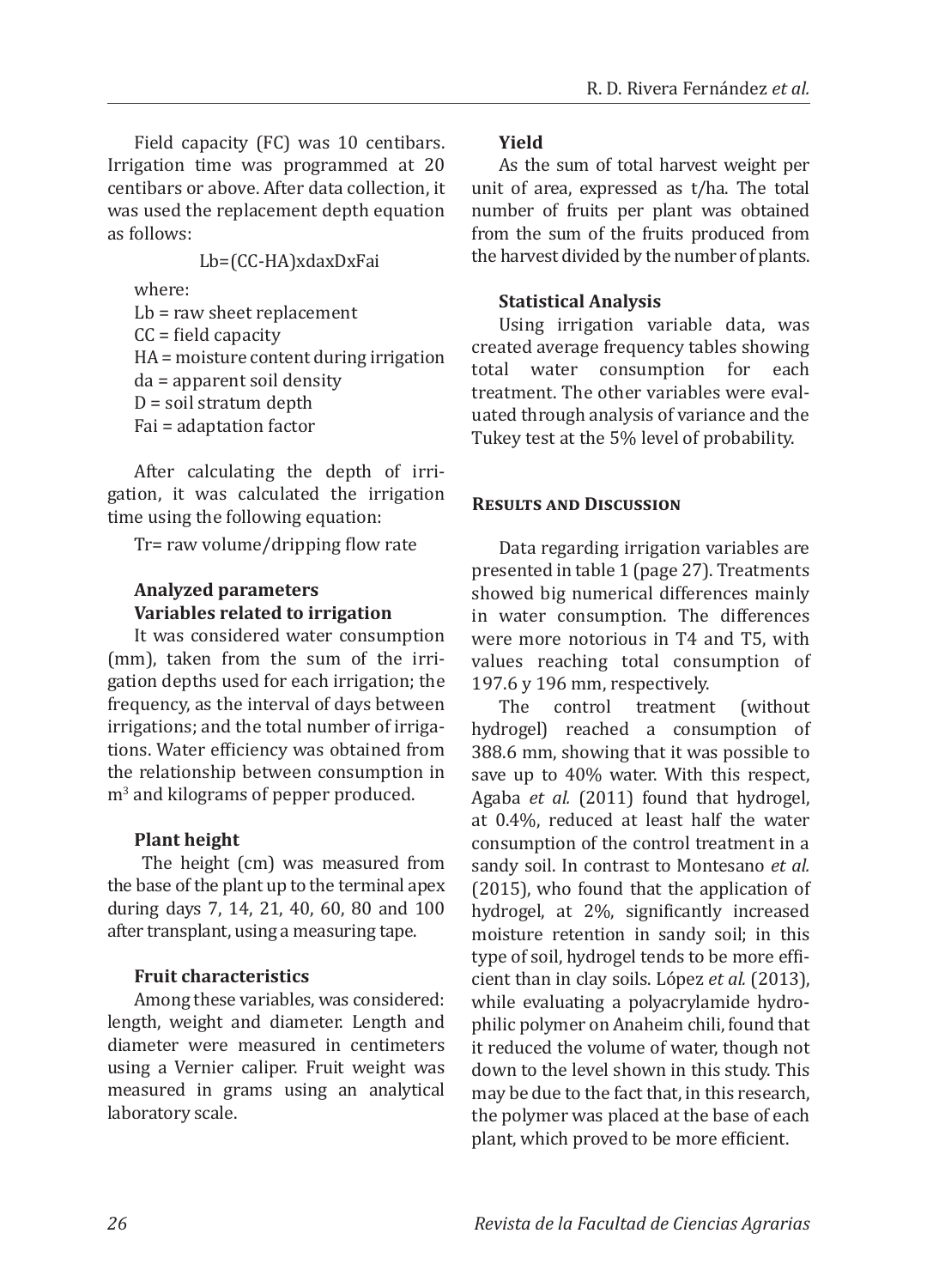| <b>Treatments</b> | Water use (mm) | <b>Irrigation</b><br>frequency (days) | # of<br><i>irrigations</i> | <b>Water efficiency</b><br>$(*kg.m^{-3})$ |
|-------------------|----------------|---------------------------------------|----------------------------|-------------------------------------------|
| T <sub>1</sub>    | 376.1          | 2y3                                   | 44                         | 5.5                                       |
| T <sub>2</sub>    | 374.4          | 2y3                                   | 44                         | 5.3                                       |
| T <sub>3</sub>    | 301.6          | 2y4                                   | 36                         | 6.7                                       |
| T <sub>4</sub>    | 197.6          | 3 y 6                                 | 22                         | 9.9                                       |
| T <sub>5</sub>    | 196            | 3y6                                   | 22                         | 10.1                                      |
| Control           | 388.6          | 2 y 3                                 | 44                         | 5.1                                       |

**Table 1.** The six treatments and variables related to irrigation. **Tabla 1.** Variables relacionadas con el riego en los tratamientos en estudio

> \* Kilogram of pepper produced per cubic meter of water. \* Kilogramo de pimiento producido por metro cúbico de agua.

Previous research has used a mix of soil substrates in pots (5, 6, 10, 13), but when used in the field, during normal plant development, it may be possible to obtain different results.

Irrigation frequency varied from 2 to 6 days depending on the treatment. This happened because the frequency was not pre-established, but was subjected to soil tension, which was influenced by the effect of hydrogel. Treatments with more hydrogel (T4 and T5) reported up to a six-day irrigation interval. Treatment T1, T2 and Control had a frequency of 2 and 3 days, respectively. T3 had a frequency ranging from 2 to 4 days. This frequency increase made the number of irrigations smaller, thus less water was needed. Wadas *et al.* (2010), from experiments carried out in *Eucalyptus urograndis* plantations, argue that moderated stress symptoms, due to water deficit, can last up to ten days.

The obtained water use efficiency suggests that the application of hydrogel, at doses between 2.0 y 2.5 g/plant, can produce up to 10.1 kg.m-<sup>3</sup> of *C. annum*  showing higher values than other treatments. López *et al.* (2013), while evaluating a water-absorbing polymer, at a dose of 25kg.ha-1 added to a sandy-loam soil, did not find any statistically significant differences.

Hydrogel is considered to be an essential element for saving water in pepper crops, without affecting its productivity.

Hydrogel particles retain water, and then slowly release it into the soil when the plant needs it. Water encapsulation inside the hydrogel particle prevents losses due to evaporation, intensifying the effect when the particle is in the soil. However, the stress caused by dry soil makes hydrogel particles release the encapsulated water. On the other hand, Rivera Fernández *et al.* (2018) comment on the relationship between soil texture and water conveyance by hydrogel. Also, the specific soil particle surface has been found to affect water retention in soil (18). It is necessary to emphasize that the above-mentioned outcomes occurred when the doses of hydrogel ranged between 2.0 y 2.5 grams per plant; using it in lesser amounts did not produce any effect. Therefore, we can argue that an increase in hydrogel levels makes water retention more efficient, as stated by Idrobo *et al.* (2010), who studied hydrogel in sandy soils.

## **Plant height**

Table 2 (page 28) shows plant height values on the different evaluation days.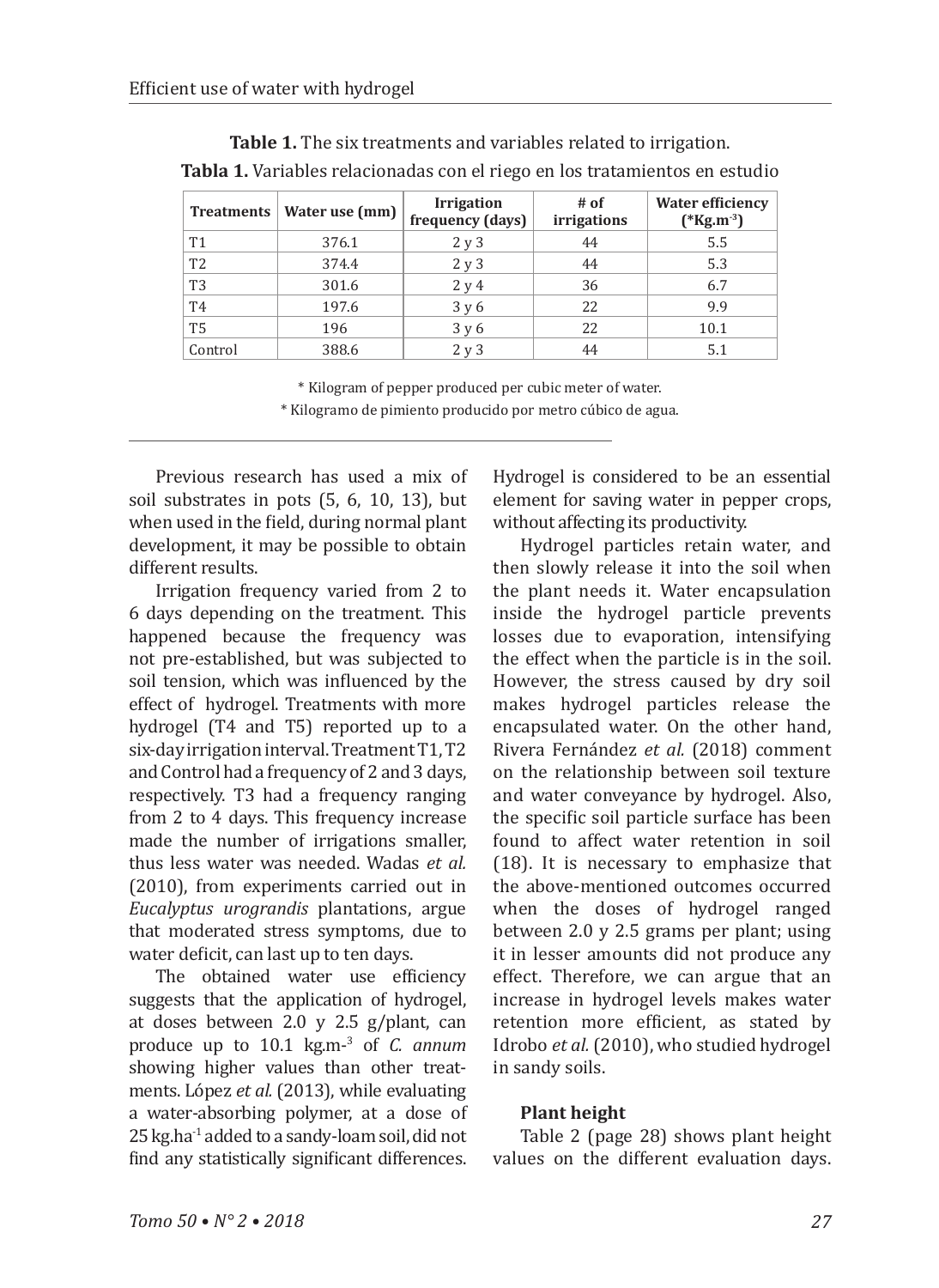| <b>Treatments</b> | Plant height (days) |       |       |       |       |       |       |
|-------------------|---------------------|-------|-------|-------|-------|-------|-------|
|                   | 7                   | 14    | 21    | 40    | 60    | 80    | 100   |
| <b>T1</b>         | 11.63               | 20.7  | 30.8  | 50.68 | 70.05 | 81.8  | 86.15 |
| T <sub>2</sub>    | 11.73               | 20.43 | 31.03 | 50.13 | 71.13 | 82.63 | 84.63 |
| T <sub>3</sub>    | 11.5                | 20.8  | 31.18 | 50.98 | 70.3  | 79.95 | 85.58 |
| T <sub>4</sub>    | 11.48               | 20.13 | 31.63 | 51.48 | 70.43 | 80.9  | 84.78 |
| <b>T5</b>         | 11.05               | 19.88 | 31.15 | 49.3  | 70.95 | 81.48 | 84.6  |
| Control           | 11.73               | 20.1  | 30.68 | 50.38 | 70.08 | 80.53 | 85.75 |
| Probability       | 0.9                 | 0.87  | 0.97  | 0.4   | 0.53  | 0.33  | 0.63  |
| Standard error    | 0.55                | 0.61  | 0.84  | 0.73  | 0.49  | 0.86  | 0.8   |

**Table 2.** Average height values of the plants (cm) on different days. **Tabla 2.** Valores promedios de la variable altura de planta (cm) en diferentes días.

According to the analysis of variance, there was no significant statistical difference (p>0.05), which suggests that hydrogel had no negative effect on crops. However, there are numerical differences in each one of the evaluations conducted.

The highest values on day 7 were obtained with the Control and T2, 11.73 cm; followed by T1, 11.63. The smallest value was obtained with T5, 11.05 cm. On day 14, all treatments showed an increase in height, as in the first evaluation. T5 showed the smallest value, 19.88 cm. The other treatments had values above 20 cm. On day 21, there was a similar increase to that of the first evaluations. Height, among treatments, did not show a trend that suggests a significant difference. The same situation remained until day 100.

## **Fruit characteristics**

Table 3 shows the characteristics of C*. annum* fruits, with weight and length not presenting any statistically significant difference (p>0.05). However, as can be seen, there were differences in fruit diameter (p=0.002). With respect to weight, despite not showing statistical differences, it was observed that all treatments exceed 100 g, with T1 having the largest average value, 114.87 g, and T2 the smallest mean value, 106.98 g.

|                   | <b>Fruit variables</b> |             |                    |  |  |
|-------------------|------------------------|-------------|--------------------|--|--|
| <b>Treatments</b> | Fruit weight (g)       | Length (cm) | Diameter (cm)      |  |  |
| T <sub>1</sub>    | 114.87                 | 12.13       | 5.93 ab            |  |  |
| T <sub>2</sub>    | 106.98                 | 10.15       | 5.45 <sub>bc</sub> |  |  |
| T <sub>3</sub>    | 107.93                 | 12.53       | 6.08a              |  |  |
| T <sub>4</sub>    | 107.55                 | 10.13       | 5.58 abc           |  |  |
| <b>T5</b>         | 108.18                 | 12.63       | 5.88 abc           |  |  |
| Control           | 109.8                  | 11.43       | 5.38c              |  |  |
| Probability       | 0.31                   | 0.36        | 0.002              |  |  |
| Standard error    | 2.56                   | 1.04        | 0.11               |  |  |

**Table 3.** Variables related to pepper fruit characteristics. **Tabla 3.** Variables de las características del fruto de pimiento.

Different letters in a column indicate statistical difference, Tukey at 0.05. Letras diferentes en una columna indica diferencias estadísticas, Tukey 0,05.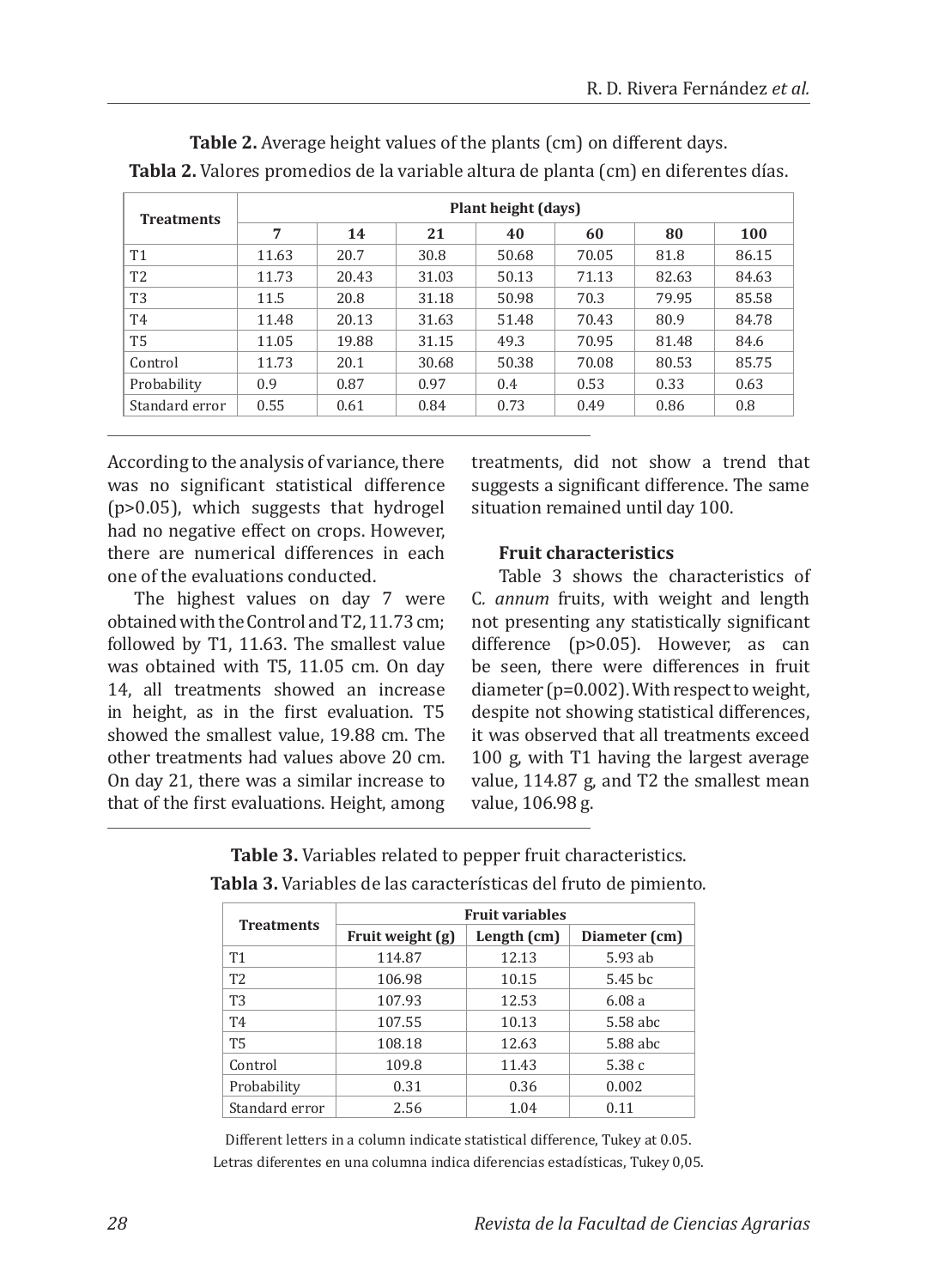In the initial harvests, pepper fruits had more weight than at the end of the experiment. Likewise, the variability in fruit characteristics, even from the same treatment, was high. The values presented here are the average results from all harvests, thus they give the impression of having less variability.

Fruit length and weight presented only numerical differences and not any statistical significance. Values ranged from 10.13 to 12.63 cm, T4 and T3, respectively. As with weight, there was a high variability among pepper fruits. Sometimes fruits were of 25 cm in diameter, but other times, they were only 5 cm.

Diameter was affected by the studied variable, showing statistical differences (p=0.002). T3 was different from the other treatments obtaining the first statistical category with an average value of 6.08 cm. The smallest diameter was that of the control treatment with 5.38 cm. Despite having statistical difference, variation among treatments is not as notorious as with the previously analyzed variables.

Fruit variables such as length and diameter are important when commercializing the product. Fruit must preferably be between 12-15 cm in size. However, in this study, most fruits were above or below this size, which made fruit classification more difficult. These variables are determined by the characteristics of the plant material. Other variables related to crop management, for example fertilization, irrigation and number of fruits per plant are also influential. There could be plant material with more length, such as Tikal, which was studied by Lesser (2004), reaching 17.88 cm in size. The other material evaluated by the same author ranged between 10.12 y 14.56 cm.

## **Yield**

Yield variables did not show statistical differences (p>0.05). The number of fruits per plant ranged from 8.93 y 9.35, treatments T1 and T2, respectively. The values were obtained from the sum of all harvests.

Yield, in t.ha<sup>-1</sup>, was not affected by hydrogel, presenting similar yield values. This may be due to the fact that all treatments received the required amount of water. Treatment T1 obtained the largest average value 20.53 t.ha-1, followed by T3 with 20.3 t.ha<sup>-1</sup>, and T4 with the smallest mean value of 19.48 t.ha<sup>-1</sup>. After obtaining high differences between hybrid and traditional varieties, Lesser (2004) concluded that yield is dependent on plant material.

**Table 4.** Yield, expressed in number of fruits per plant and tons per hectare.

**Tabla 4.** Rendimiento en números de frutos por planta y toneladas por hectárea.

| <b>Treatments</b> | # fruits/plant | $t.ha^{-1}$ |
|-------------------|----------------|-------------|
| T <sub>1</sub>    | 8.93           | 20.53       |
| T <sub>2</sub>    | 9.35           | 20.03       |
| T <sub>3</sub>    | 9.4            | 20.3        |
| T <sub>4</sub>    | 9.05           | 19.48       |
| <b>T5</b>         | 9.1            | 19.7        |
| Control           | 9.08           | 19.95       |
| Probability       | 0.54           | 0.91        |
| Standard error    | 0.2            | 0.72        |

## **Conclusions**

Hydrogel, at doses between 2 to 2.5 g/plant, reduced irrigation water consumption making water use more efficient by producing twice as many kilograms of pepper per cubic meter of water.

Hydrogel, when added to Fluvisol soil, increased the water retention capacity, and released water into the soil when needed, without affecting the yield because no difference was found when compared to yield values from the control treatment.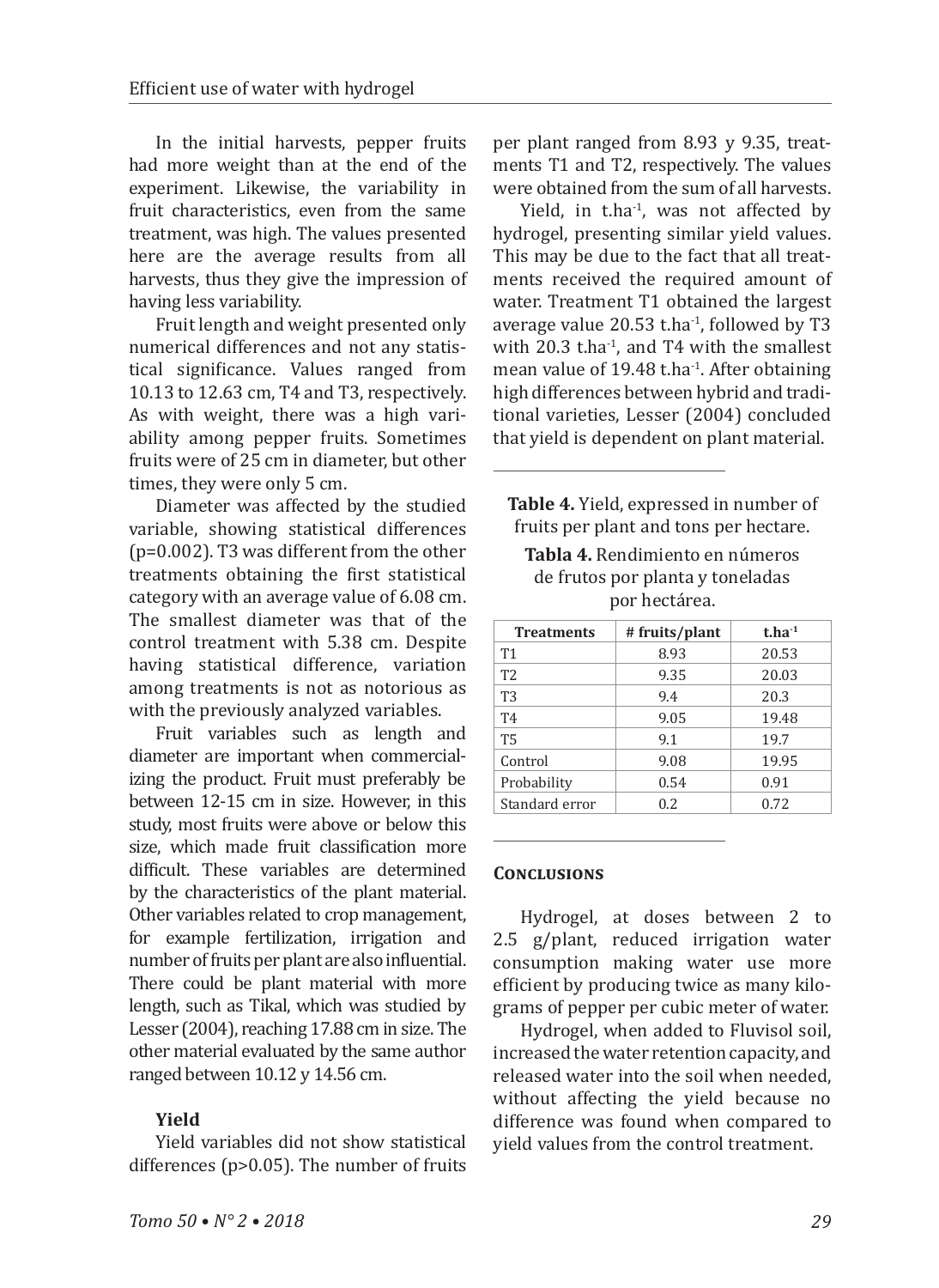#### **References**

- 1. Agaba, H.; Lawrence, J.; Orikiriza, J.; Kabasa, J.; Worbes, M.; Hutterman, A. 2011. Hydrogel amendment to sandy reduces irrigation frequency and improves the biomass of *Agrostis stolonifera*. Agriculture Sciencies. 2(4):544-550.
- 2. Arbona, V.; Iglesias, D.; Jacas, J.; Primo-Millo, E.; Talon, M.; Gómez, A. 2005. Hydrogel substrate amendment alleviates drought effects on young citrus plants. Plant and Soil, 270:73-82.
- 3. Buck, J.; Evans, M. 2010. Physical properties of ground parboiled fresh rice hulls used as a horticultural root substrate. HortScience. 45(4):643-649.
- 4. Hernández, A.; Vera, L.; Naveda, C.; Veliz, F.; Guzmán, A.; Vivar, M.; León, R. 2012. Tipos de suelos y sus características de las partes medias y bajas de la microcuenca Membrillo, Manabí, Ecuador. Revista Espamciencia. 3:87-97.
- 5. Idrobo, H.; Rodríguez, A.; Díaz, J. 2010. Comportamiento del hidrogel en suelos arenosos. Recursos naturales y ambiente. 9:33-37.
- 6. Jankowski, K.; Jankowska, J.; Sosnowski, J. 2011. Rooting properties of lawn grasses established on the basis of red fescue in the aspect of the applied hydrogel. Acta Sci. Pol, Agriculture. 10(3):69-78.
- 7. Johnson, M.; Leah, R. 1990. Effect of superabsorbent polyacrylamide on efficacy of water use by crop seedling. J. Sci. Food Agric. 52(3):431-434.
- 8. Lesser, L. 2004. Comportamiento de variedades de chile dulce (*Capsicum annum*) en la región occidental de el Salvador. Agronomía Mesoamericana. 15(1):25-29.
- 9. López, J.; Huez, M.; Rueda, E.; Jiménez, J.; Rodríguez, J.; Romero, L.; Dávila, F. 2013. Evaluación de un polímero hidrófilo en chile Anaheim (*Capsicum annum*) cultivado en inverdanero. Terra Latinoamericana. 31(2):115-118.
- 10. Maldonado, K.; Aldrete, A.; López, J.; Vaquera, H.; Cetina, M. 2011. Producción de *Pinus greggii*  Engelm, en mezclas de sustrato con hidrogel y riego, vivero. Agrociencia. 45:389-398.
- 11. Martyn, W.; Szo, P. 2001. Influence of superabsorbents on the physical properties of horticultural substrates. Agrophysics. 87-94.
- 12. Montesano, F.; Parente, A.; Santamaria, P.; Sannino, A.; Serio, F. 2015. Biodegradable superabsorbent hydrogel increases water retention properties of growing media and plant growth. Agriculture and Agricultural Science Procedia. 4:451-458.
- 13. Najafi, F.; Golchin, A.; Mohebi, M. 2013. The effects of Aquasorb water absorbing polymer and irrigation frequency on yield, water use efficiency and growth indices of greenhouse cucumber. J. Sci & Technol. Greenhouse Culture. 4(15).
- 14. Narjary, B.; Aggarwal, P.; Singh, A.; Chakraborty, D.; Singh, R. 2012. Water availability in diferent soils in relation to hydrogel application. Geoderma. 187:94-101.
- 15. Nissen, J. 1995. Hidrogeles, análisis comparativo y costos de aplicación de una alternativa no tradicional de abastecimiento de agua a cultivos y frutales del sur de Chile. Agroanálisis, 11(131):19-23.
- 16. Rivera Fernández, R. D.; Gallo, F. M. 2018. Absorción de agua de hidrogel de uso agrícola y su humedecimiento de tres tipos de suelo. Revista de la Facultad de Ciencias Agrarias. Universidad Nacional de Cuyo. Mendoza. Argentina. 50(2): 15-21.
- 17. Rivera, R.; Navarrete, R.; Domínguez, J. 2015. Absorción de agua de hidrogel de uso agrícola y su humedecimiento de tres tipos de suelo. V Congreso Nacional y IV Congreso Iberoamericano de Riego y Drenaje. VII Exposición de Equipos de Riego y Afines. Lima-Perú.
- 18. Ruiz, H. A.; Oliverio Sarli, G.; Gonçalves Reynaud Schaefer, C. E.; Filgueira, R. R.; Silva de Souza, F. 2016. La superficie específica de oxisoles y su relación con la retención hídrica. Revista de la Facultad de Ciencias Agrarias. Universidad Nacional de Cuyo. Mendoza. Argentina. 48(2): 95-105.